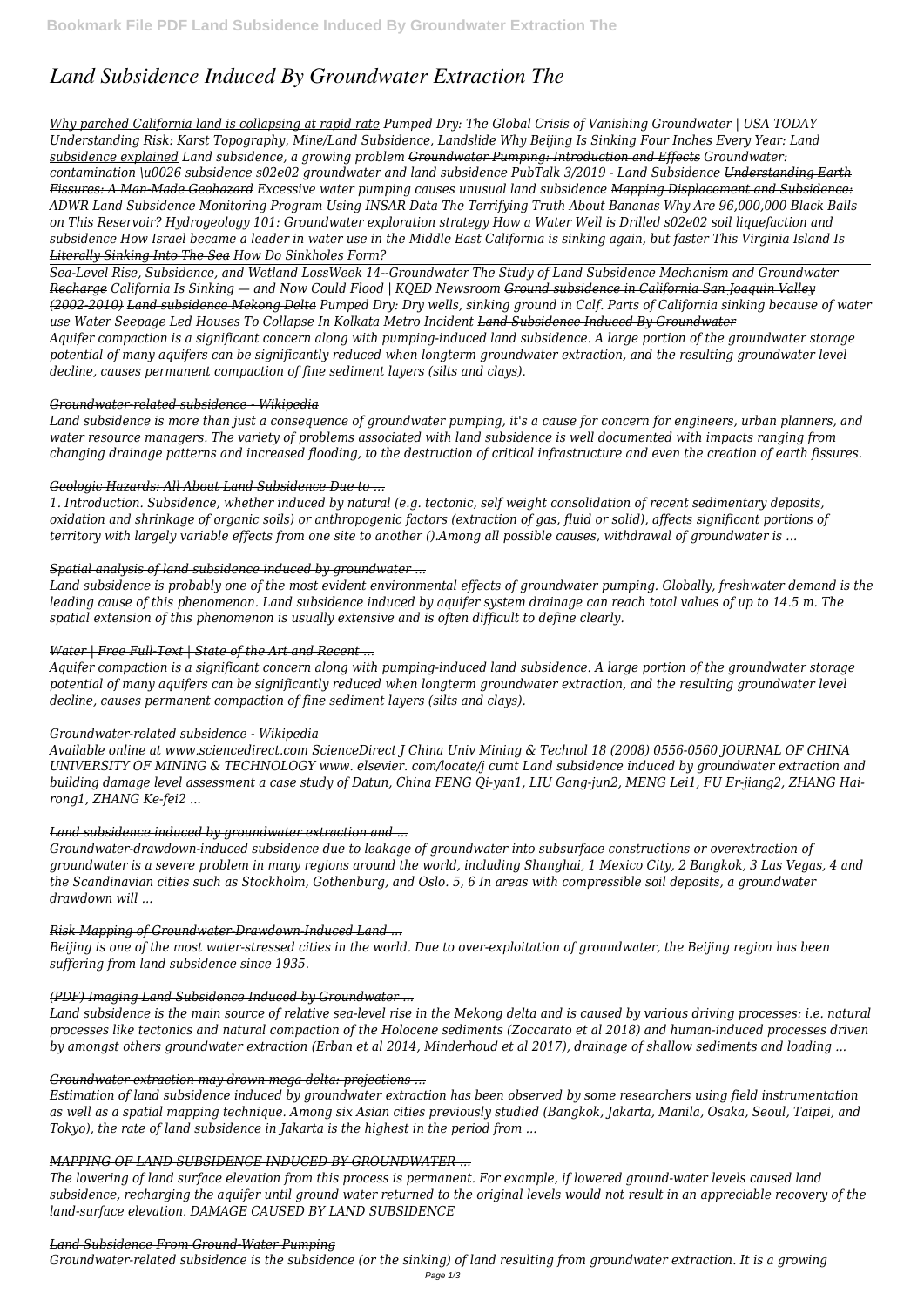*problem in the developing world as cities increase in population and water use, without adequate pumping regulation and enforcement.*

### *Subsidence - Wikipedia*

*The high correlations between the subsidence and decreasing groundwater levels in most of the piezometric wells suggests that subsidence in the Rafsanjan basin is of anthropogenic origin (Bell et al., 2002, Galloway and Burbey, 2011) as a result of human-induced compaction due to massive pumping within the upper 300 m of the unconsolidated sediments hosting the aquifer system.*

# *Quantifying groundwater exploitation induced subsidence in ...*

*We present a method for risk assessment of groundwater drawdown induced land subsidence when planning for sub-surface infrastructure. Since groundwater drawdown and related subsidence can occur at large distances from the points of inflow, the large spatial extent often implies heterogeneous geological conditions that cannot be described in complete detail.*

# *Comprehensive risk assessment of groundwater drawdown ...*

*It was found that the groundwater drawdown from 1960 to 1997 caused a subsidence of 51, 62, and 76 cm, while the following groundwater recovery from 1997 to 2016 could pull back a rebound of 9.8 ...*

# *Numerical analysis of subsurface deformation induced by ...*

*potential for land subsidence. Excessive groundwater withdrawals have caused severe land subsidence in Tehran, Iran. At present, the maximum land subsidence rate is 36 cm/year, covering an area of nearly 530 km2. In the 2000s, as a result of economic and population growth, the area of groundwater withdrawals expanded to both the west and the east.*

# *Characterization of regional land subsidence induced by ...*

*Sub-surface constructions generally involve drainage of groundwater, which can induce land subsidence in compressible soil deposits and cause extensive damage costs in urban areas. A probabilistic framework, in accordance with the risk management framework outlined by the International Standard Organization (ISO), for assessing risks of groundwater drawdown induced subsidence is presented here.*

# *A framework for Risk Assessment of Groundwater Drawdown ...*

*Subsidence profiles across 29 oil and gas fields in the 12,200‐km 2 Houston, Texas, regional subsidence area, which is caused by decline of ground‐water level, suggest that the contribution of petroleum withdrawal to local land subsidence is small. Despite large volumes of petroleum production, subsidence at most fields was not increased by oil and gas withdrawal.*

*Why parched California land is collapsing at rapid rate Pumped Dry: The Global Crisis of Vanishing Groundwater | USA TODAY Understanding Risk: Karst Topography, Mine/Land Subsidence, Landslide Why Beijing Is Sinking Four Inches Every Year: Land subsidence explained Land subsidence, a growing problem Groundwater Pumping: Introduction and Effects Groundwater: contamination \u0026 subsidence s02e02 groundwater and land subsidence PubTalk 3/2019 - Land Subsidence Understanding Earth Fissures: A Man-Made Geohazard Excessive water pumping causes unusual land subsidence Mapping Displacement and Subsidence: ADWR Land Subsidence Monitoring Program Using INSAR Data The Terrifying Truth About Bananas Why Are 96,000,000 Black Balls on This Reservoir? Hydrogeology 101: Groundwater exploration strategy How a Water Well is Drilled s02e02 soil liquefaction and subsidence How Israel became a leader in water use in the Middle East California is sinking again, but faster This Virginia Island Is Literally Sinking Into The Sea How Do Sinkholes Form?*

*Sea-Level Rise, Subsidence, and Wetland LossWeek 14--Groundwater The Study of Land Subsidence Mechanism and Groundwater Recharge California Is Sinking — and Now Could Flood | KQED Newsroom Ground subsidence in California San Joaquin Valley (2002-2010) Land subsidence Mekong Delta Pumped Dry: Dry wells, sinking ground in Calf. Parts of California sinking because of water use Water Seepage Led Houses To Collapse In Kolkata Metro Incident Land Subsidence Induced By Groundwater Aquifer compaction is a significant concern along with pumping-induced land subsidence. A large portion of the groundwater storage potential of many aquifers can be significantly reduced when longterm groundwater extraction, and the resulting groundwater level decline, causes permanent compaction of fine sediment layers (silts and clays).*

### *Groundwater-related subsidence - Wikipedia*

*Land subsidence is more than just a consequence of groundwater pumping, it's a cause for concern for engineers, urban planners, and water resource managers. The variety of problems associated with land subsidence is well documented with impacts ranging from changing drainage patterns and increased flooding, to the destruction of critical infrastructure and even the creation of earth fissures.*

#### *Geologic Hazards: All About Land Subsidence Due to ...*

*1. Introduction. Subsidence, whether induced by natural (e.g. tectonic, self weight consolidation of recent sedimentary deposits, oxidation and shrinkage of organic soils) or anthropogenic factors (extraction of gas, fluid or solid), affects significant portions of territory with largely variable effects from one site to another ().Among all possible causes, withdrawal of groundwater is ...*

### *Spatial analysis of land subsidence induced by groundwater ...*

*Land subsidence is probably one of the most evident environmental effects of groundwater pumping. Globally, freshwater demand is the leading cause of this phenomenon. Land subsidence induced by aquifer system drainage can reach total values of up to 14.5 m. The spatial extension of this phenomenon is usually extensive and is often difficult to define clearly.*

#### *Water | Free Full-Text | State of the Art and Recent ...*

*Aquifer compaction is a significant concern along with pumping-induced land subsidence. A large portion of the groundwater storage potential of many aquifers can be significantly reduced when longterm groundwater extraction, and the resulting groundwater level decline, causes permanent compaction of fine sediment layers (silts and clays).*

### *Groundwater-related subsidence - Wikipedia*

*Available online at www.sciencedirect.com ScienceDirect J China Univ Mining & Technol 18 (2008) 0556-0560 JOURNAL OF CHINA*